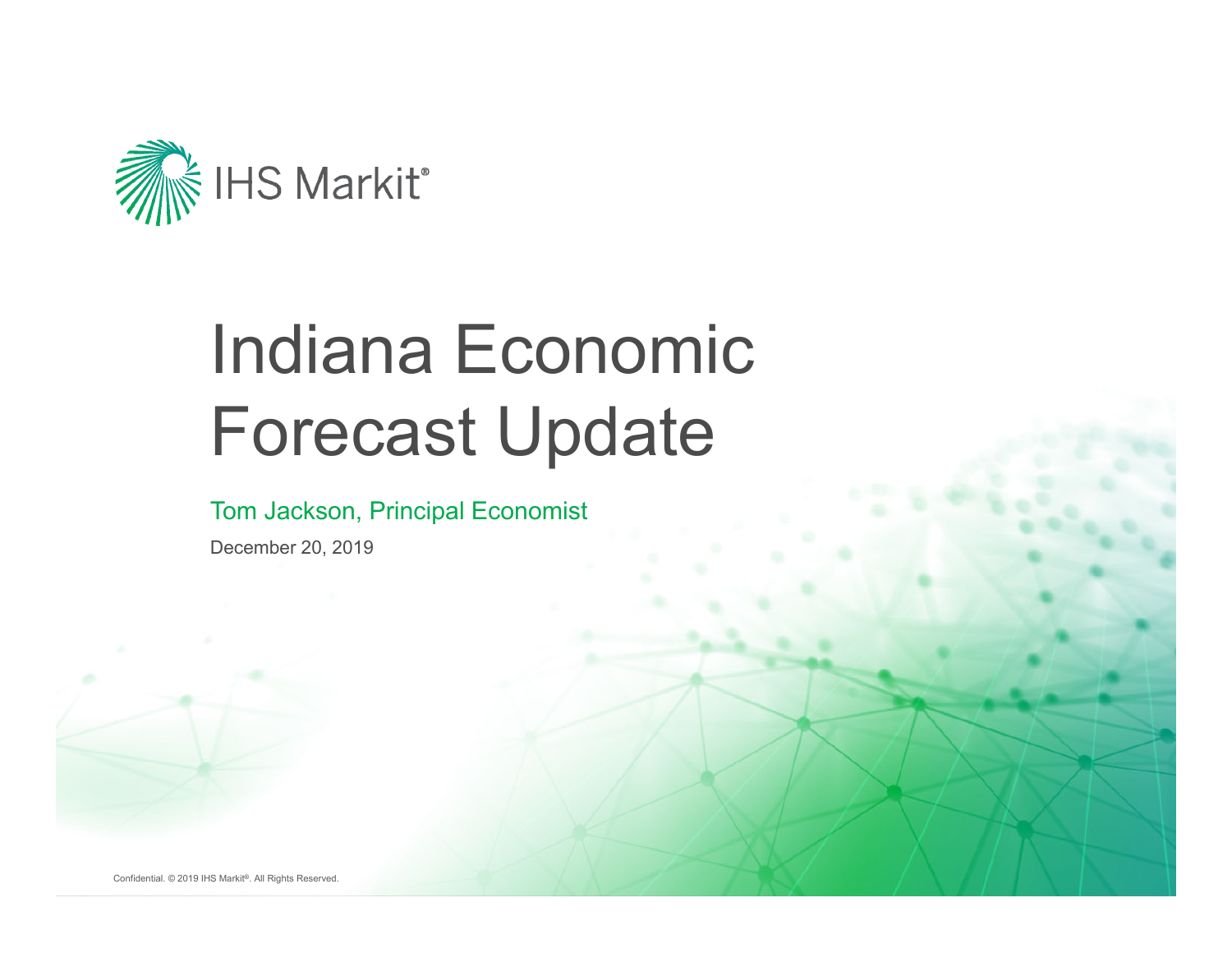

#### **US economic growth settles near a 2% trend**

- Real GDP grew at annual rates of 2.0% in the second quarter and 2.1% in the third quarter of 2019.
- Consumer spending is leading the US expansion, supported by solid gains in employment, real wages, and household wealth.
- Capital spending has decelerated in response to trade policy uncertainty, weak oil and gas prices, and the halt in deliveries of Boeing's 737 MAX aircraft.
- Diminishing fiscal stimulus, labor-supply constraints, a reversal of monetary easing, a deceleration in household wealth, and lagged effects of tariff increases will contribute to a slowdown in real GDP growth after 2020.
- Core inflation will rise slightly above 2% in response to pressures from import tariffs and a tight labor market.
- Growth in early 2020 will be boosted by special factors—a post-strike rebound in auto production at GM, a recovery in Boeing's production, and government spending for the decennial census.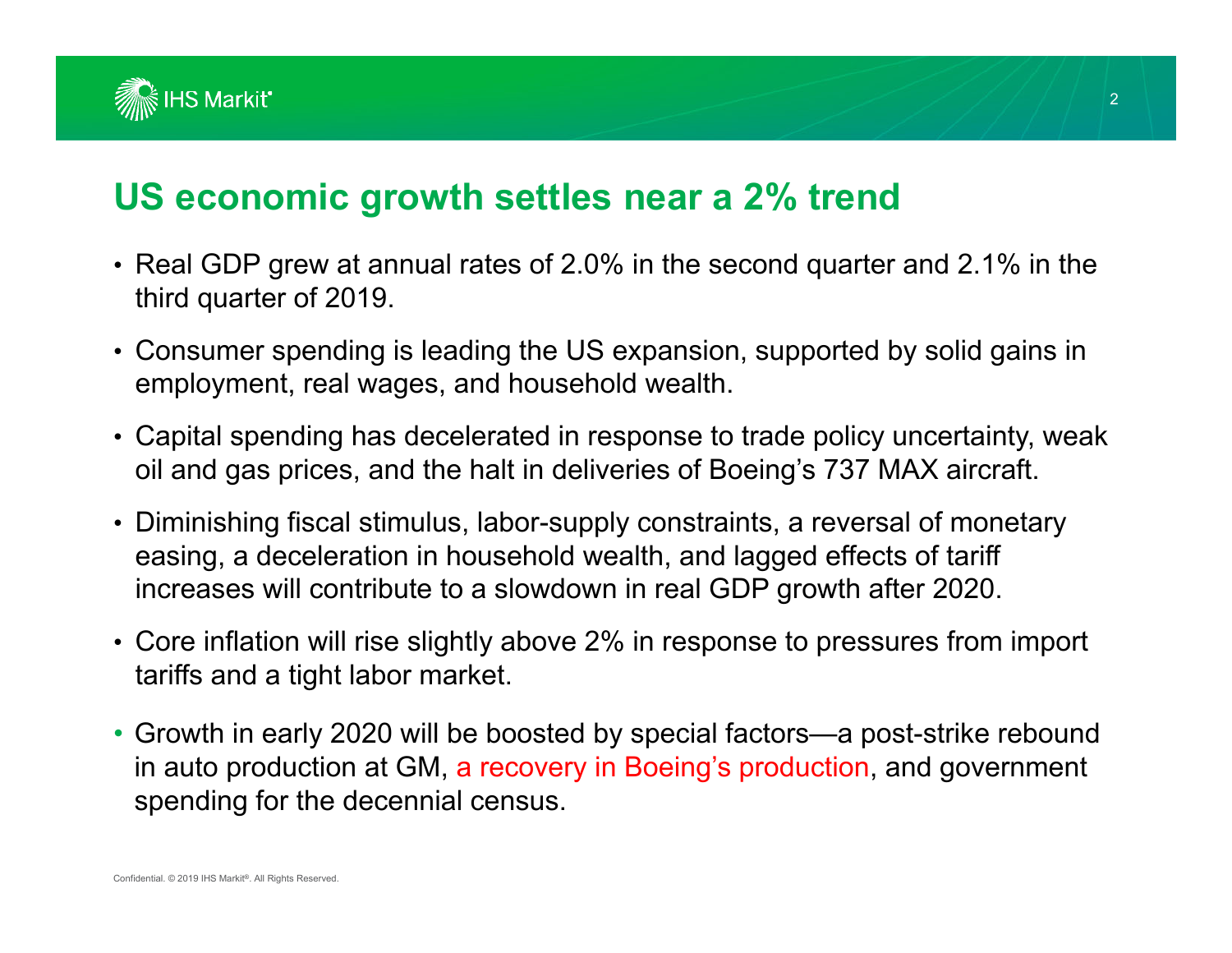

### **The US economic expansion will continue, with the unemployment rate reaching a low of 3.4% in 2020**

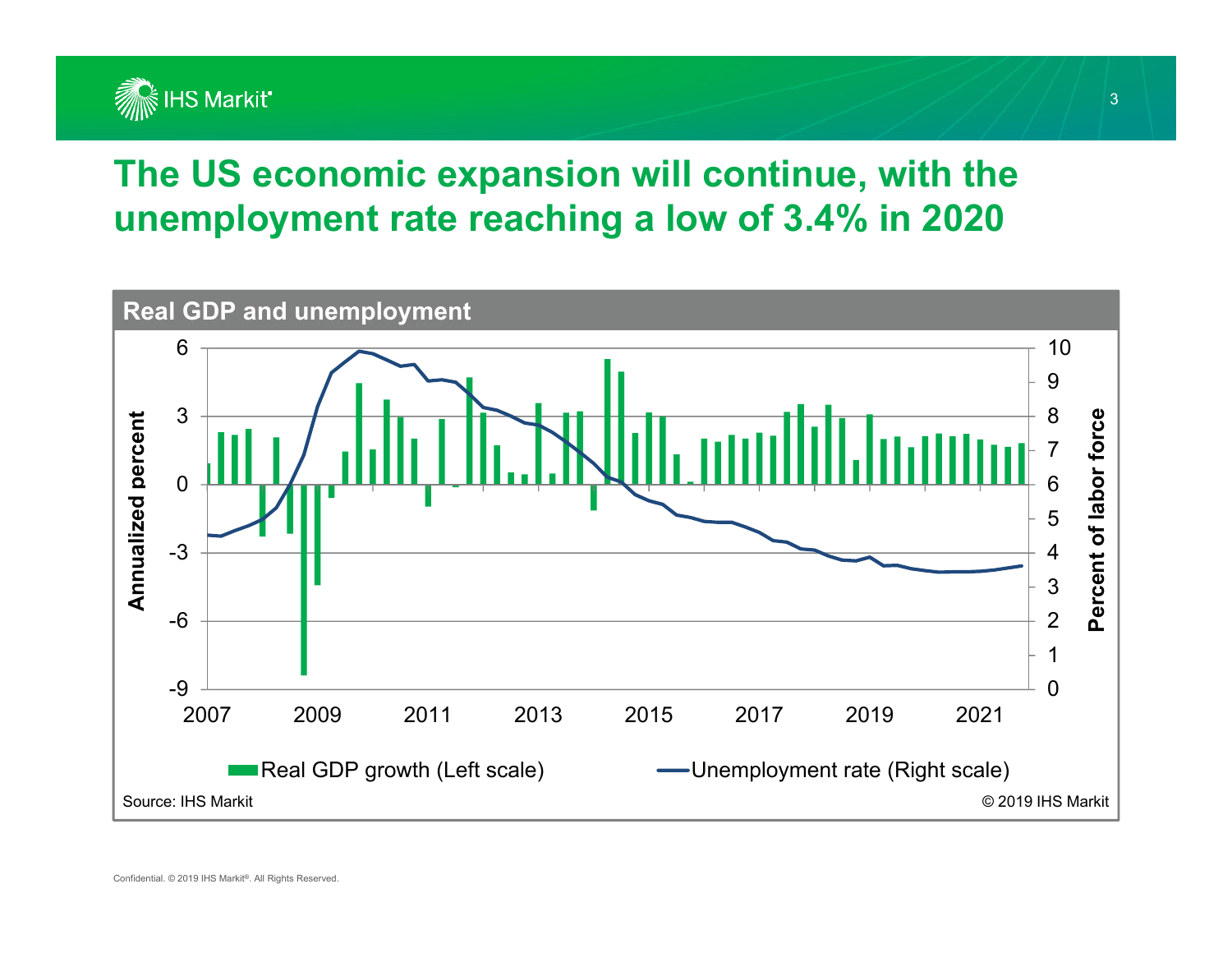

#### **Changes to December forecast from April**

- Recession risk is lower thanks to robust consumer spending, firmness in housing market, and signs of improvement in manufacturing
	- > Risks from the global economy have at least moderated
- UAW/GM strike moves the needle on manufacturing activity, but overall impact muted
	- > Six-week shutdown affected end of 2019Q3 and start of 2019Q4; GM expected to accelerate production in remainder of 2019 and early 2020 to rebuild inventories
	- > Overall impact on economy low, but some suppliers and businesses near affected plants will find it difficult to recoup losses
- Indiana payroll employment lower than expected in 2019, largely in leisure and hospitality, retail, and transportation and warehousing
	- > Weakness in leisure and hospitality/retail likely a function of low unemployment; may be offset by more hours worked for employees
	- > Manufacturing employment a bit weaker, partly due to GM, but recovers in 2020
	- > Transportation affected by slow growth in manufacturing, reduced foreign trade, lack of workers
- Outlook for housing starts somewhat brighter for the U.S. and Indiana
	- > Federal Reserve interest rate cuts helped, along with solid income growth and demand from newer households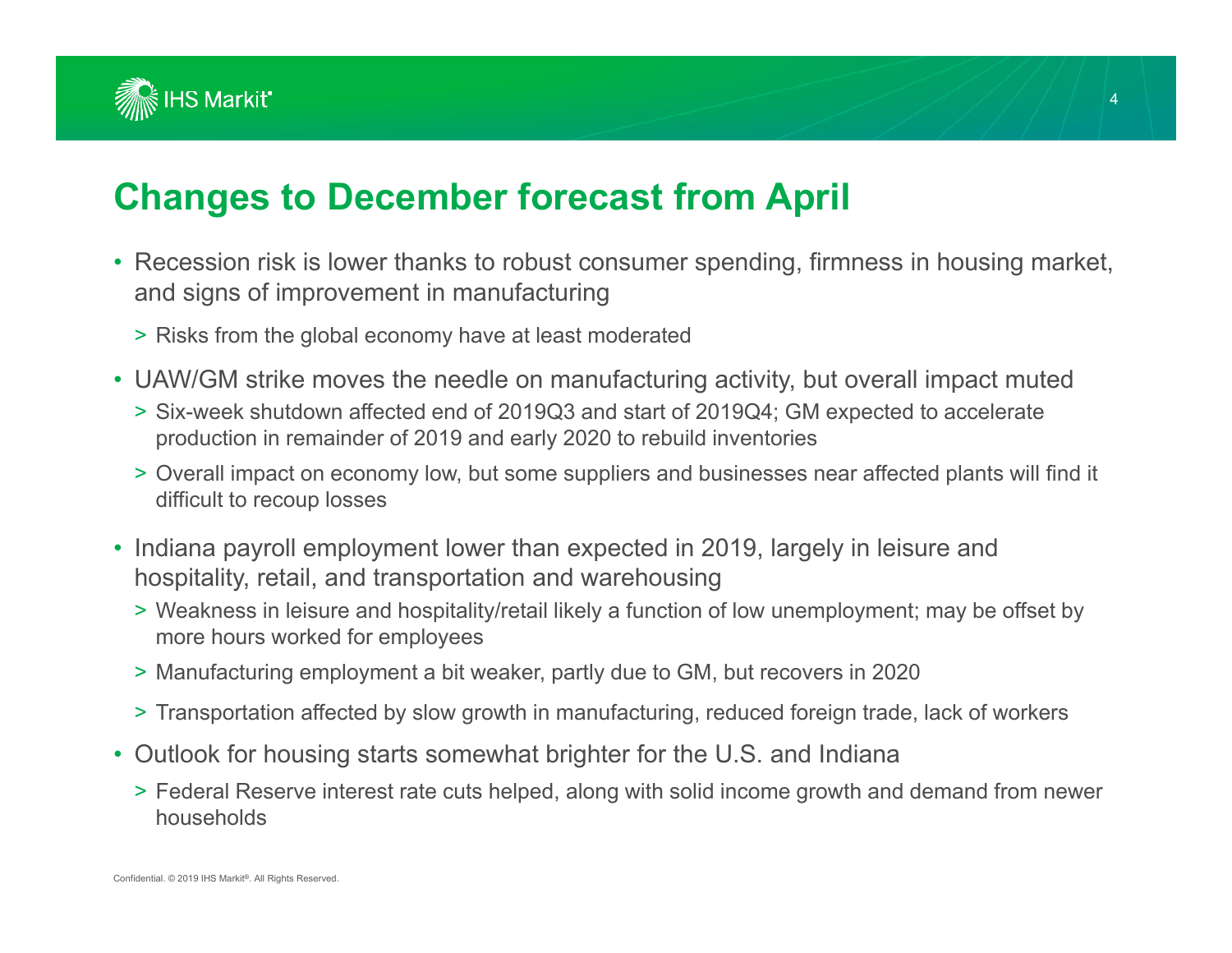

#### **Employment growth will slow in the state and nationwide as we basically achieve full employment**

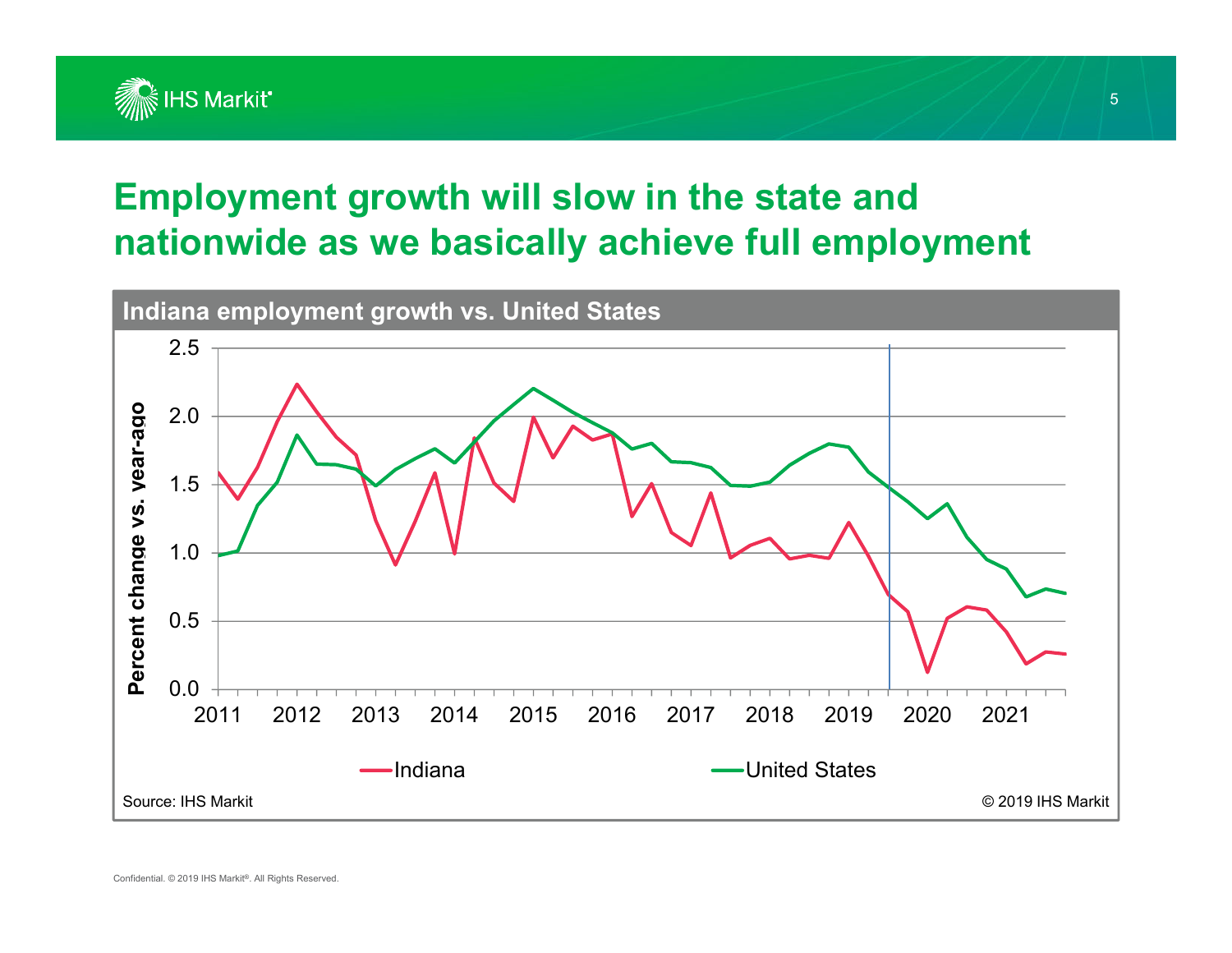

#### **Higher productivity and employer competition for workers will bolster wage rates**

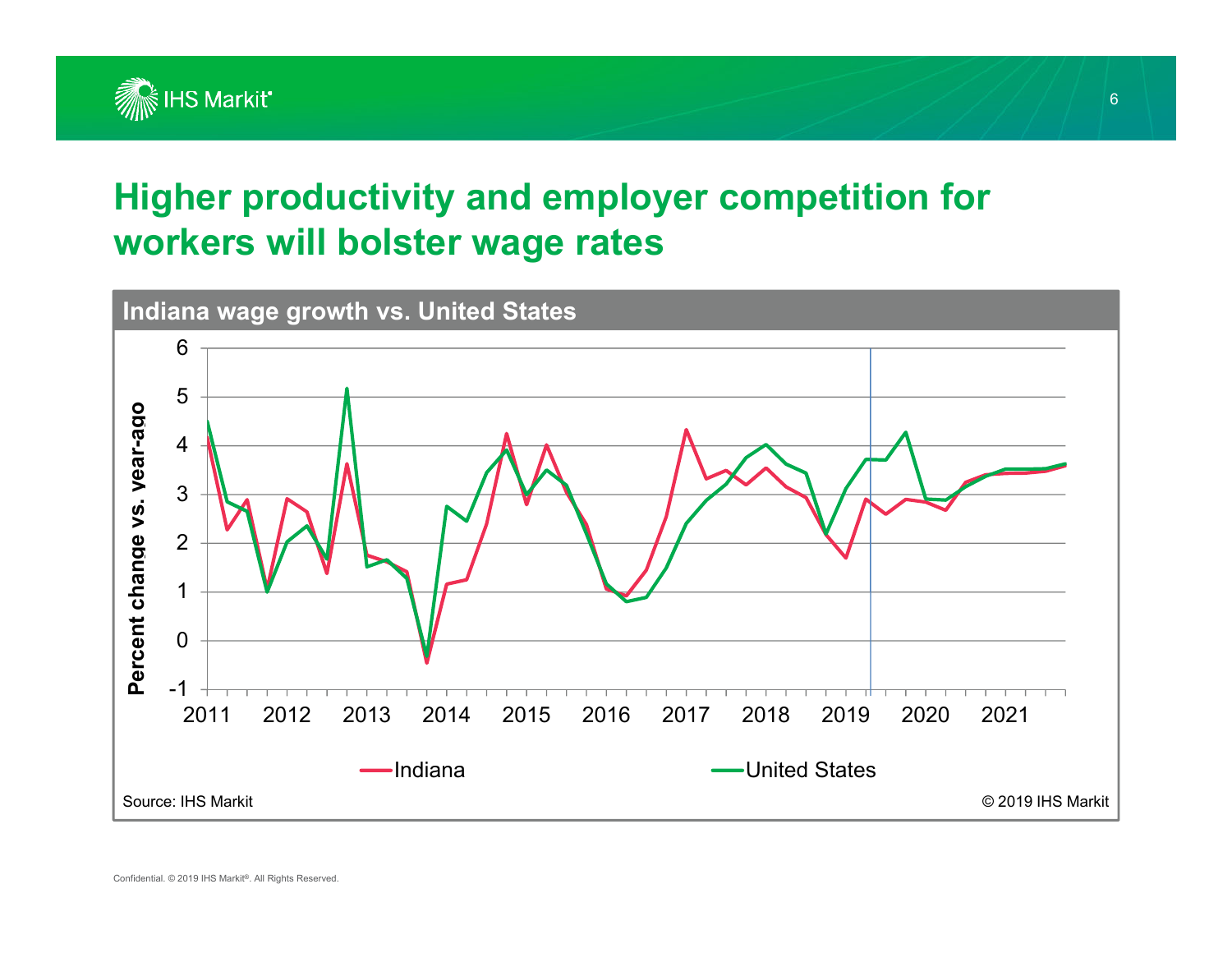

#### **Key economic indicators for Indiana**

|                            | 2018 | 2019 | 2020 | 2021 | 2022 |
|----------------------------|------|------|------|------|------|
| Units: Percent change      |      |      |      |      |      |
| Payroll employment         | 1.0  | 0.9  | 0.5  | 0.3  | 0.1  |
| Unemployment rate (%)      | 3.4  | 3.4  | 3.1  | 3.2  | 3.4  |
| Wage income                | 4.0  | 3.4  | 3.5  | 3.8  | 3.9  |
| Personal income            | 4.8  | 3.8  | 3.4  | 3.8  | 4.0  |
| Real gross state product   | 2.0  | 0.6  | 1.8  | 1.4  | 1.2  |
| Personal consumption exp.  | 4.1  | 3.7  | 4.2  | 4.0  | 4.0  |
| Housing starts (thousands) | 20.6 | 20.4 | 21.8 | 21.2 | 20.6 |
| Share of multi-family (%)  | 18.3 | 16.2 | 15.5 | 16.4 | 16.9 |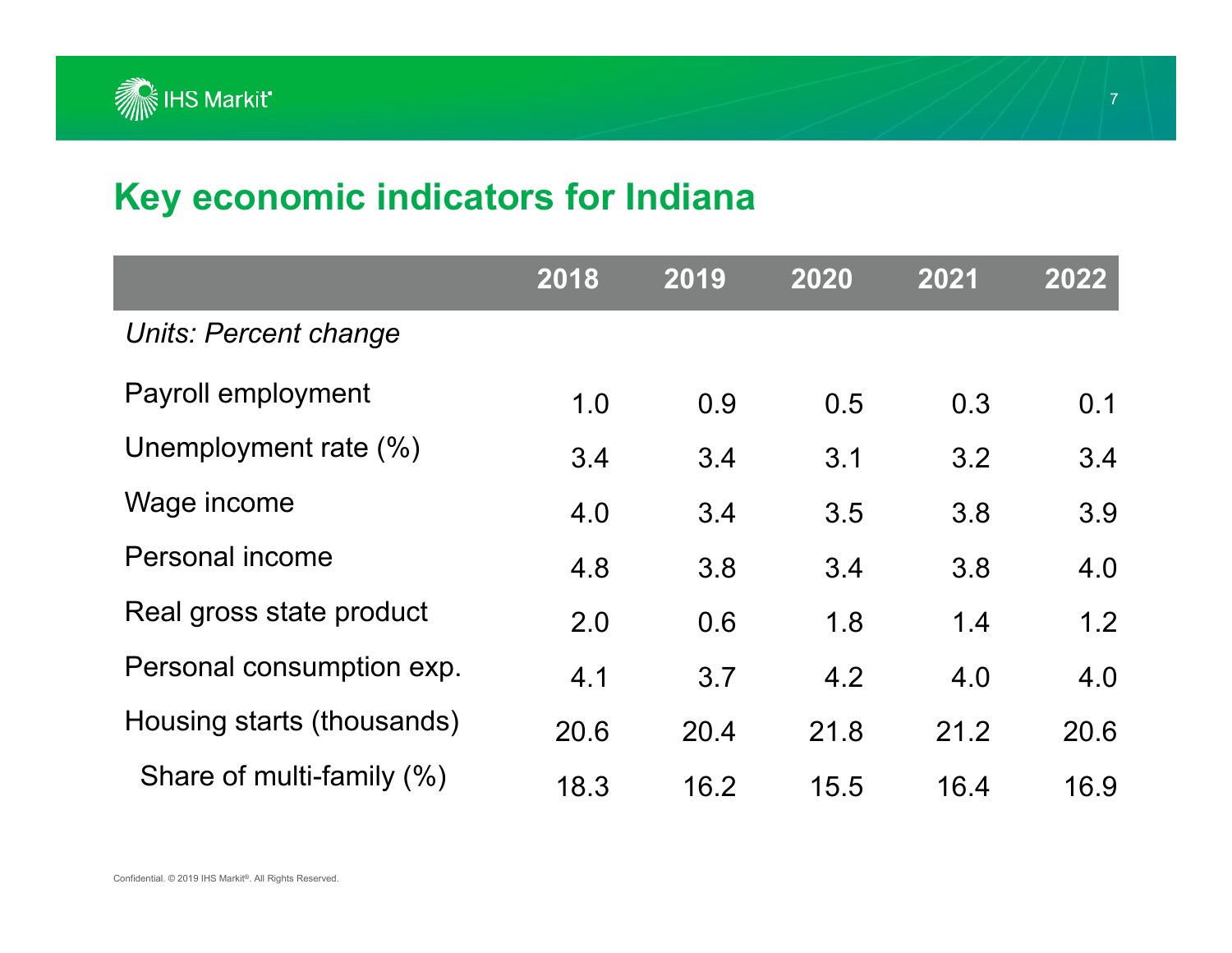

#### **Health care, construction have added the most net new jobs over the past year**



Confidential. © 2019 IHS Markit®. All Rights Reserved.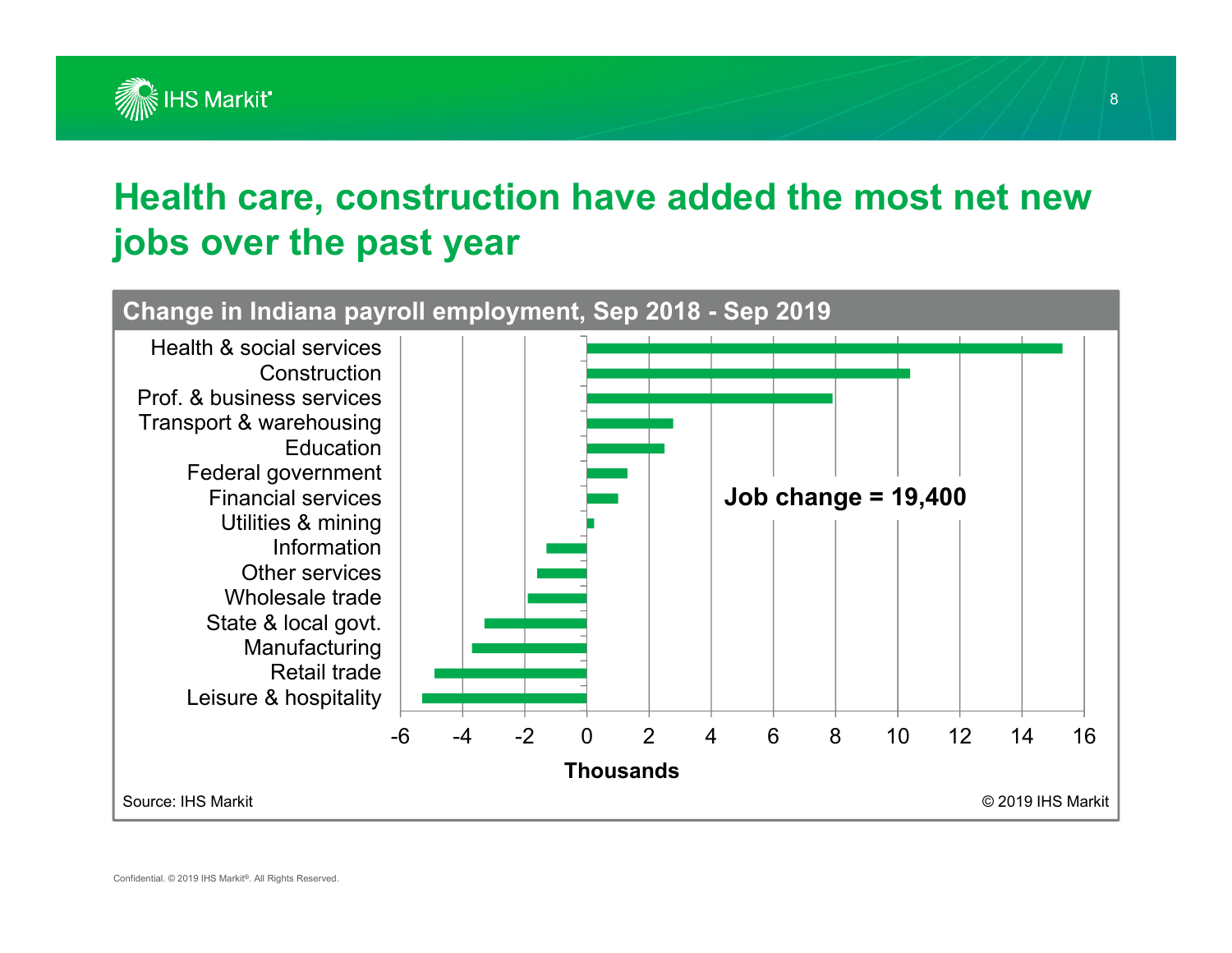

#### **US light-vehicle sales have peaked; light trucks will continue to outsell cars**

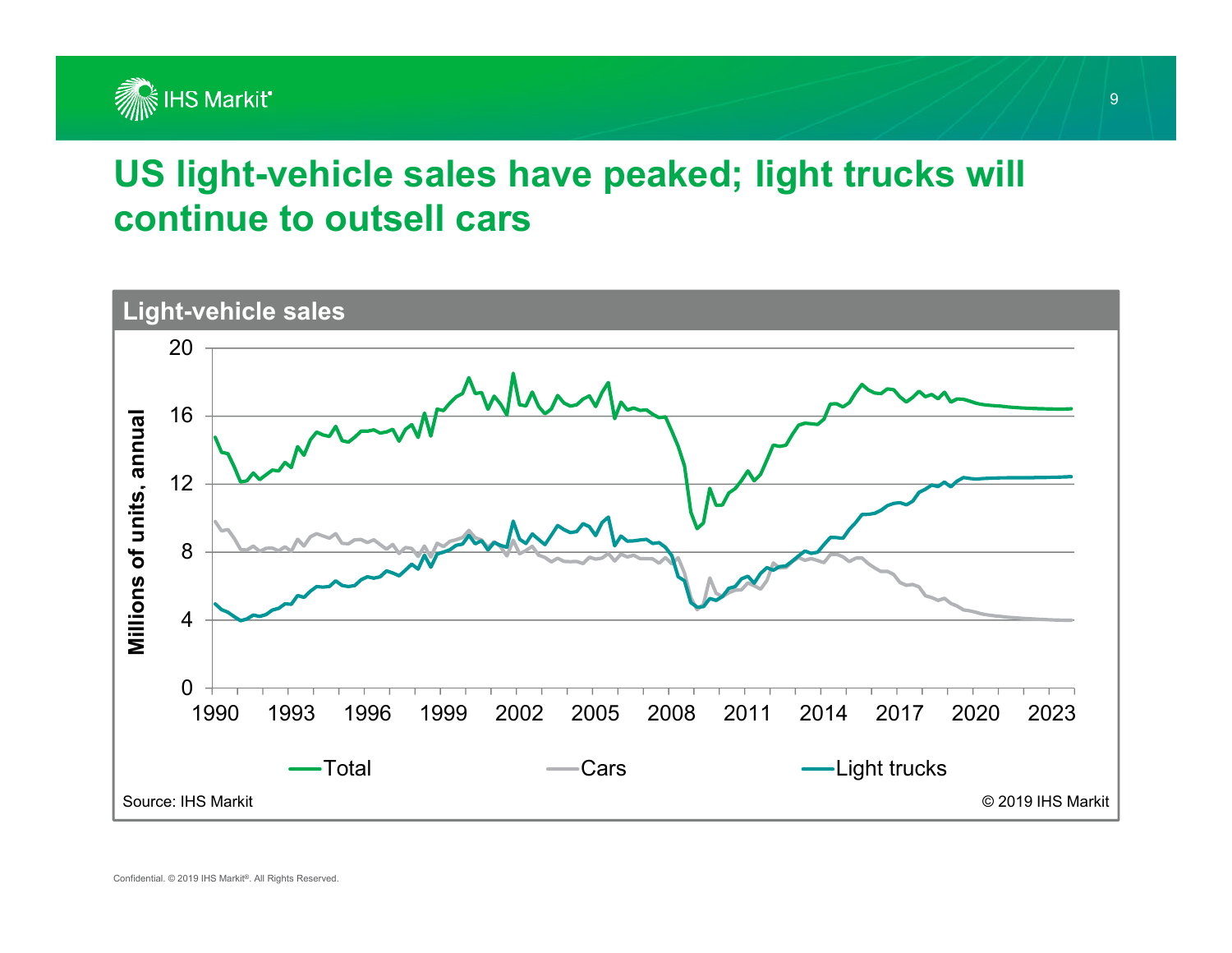

### **Gradual rise in productivity will provide support for higher wages**

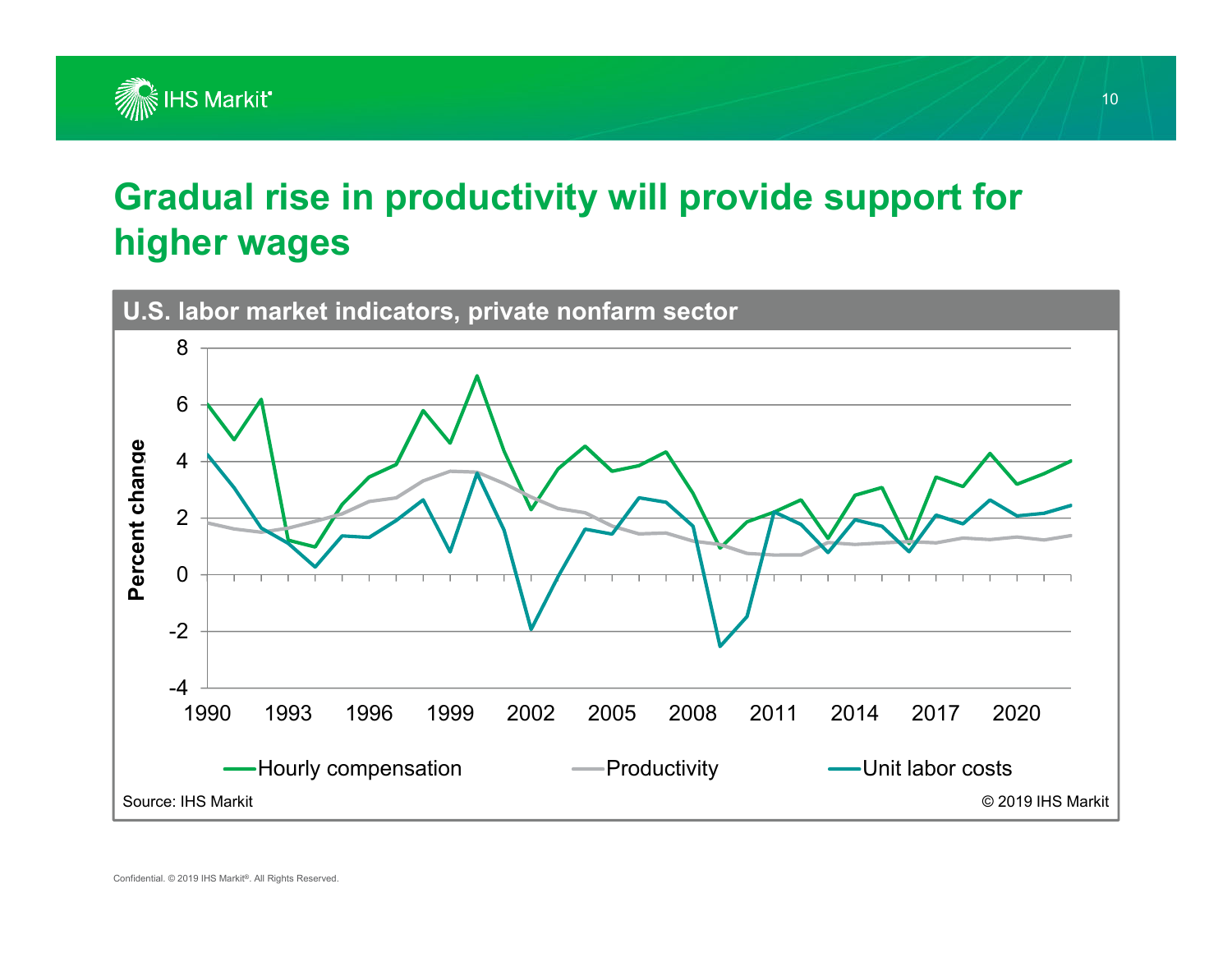

#### **Lower interest rates sparked some gains in home building, but expectations remain rather modest**



11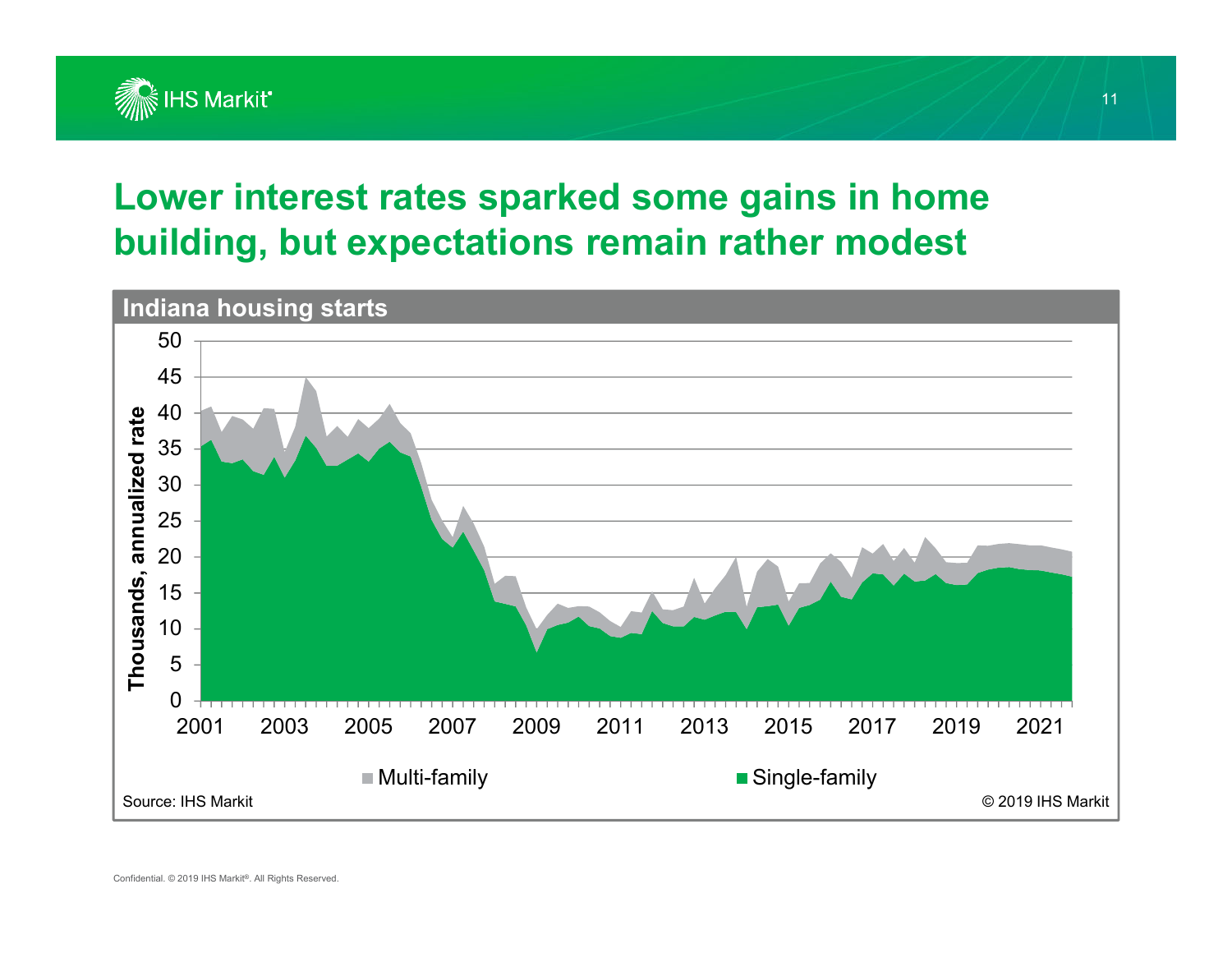

#### **Evolution of short-term Indiana forecast**

|                         |      | <b>U.S. GDP</b> |      | Indiana employment |      | <b>Indiana income</b> |  |
|-------------------------|------|-----------------|------|--------------------|------|-----------------------|--|
| <b>Forecast</b><br>date | 2018 | 2019            | 2018 | 2019               | 2018 | 2019                  |  |
| Dec 2017                | 2.6  | 2.3             | 1.2  | 1.0                | 4.2  | 4.8                   |  |
| Apr 2018                | 2.7  | 2.9             | 1.3  | 1.6                | 4.2  | 5.2                   |  |
| Dec 2018                | 2.9  | 2.6             | 0.9  | 1.2                | 4.3  | 4.5                   |  |
| Apr 2019                | 2.9  | 2.4             | 1.0  | 1.4                | 3.7  | 4.2                   |  |
| Dec 2019                | 2.9  | 2.3             | 1.0  | 0.9                | 4.8  | 3.8                   |  |

*Units: Percent change*

#### Source: IHS Markit

© 2019 IHS Markit

12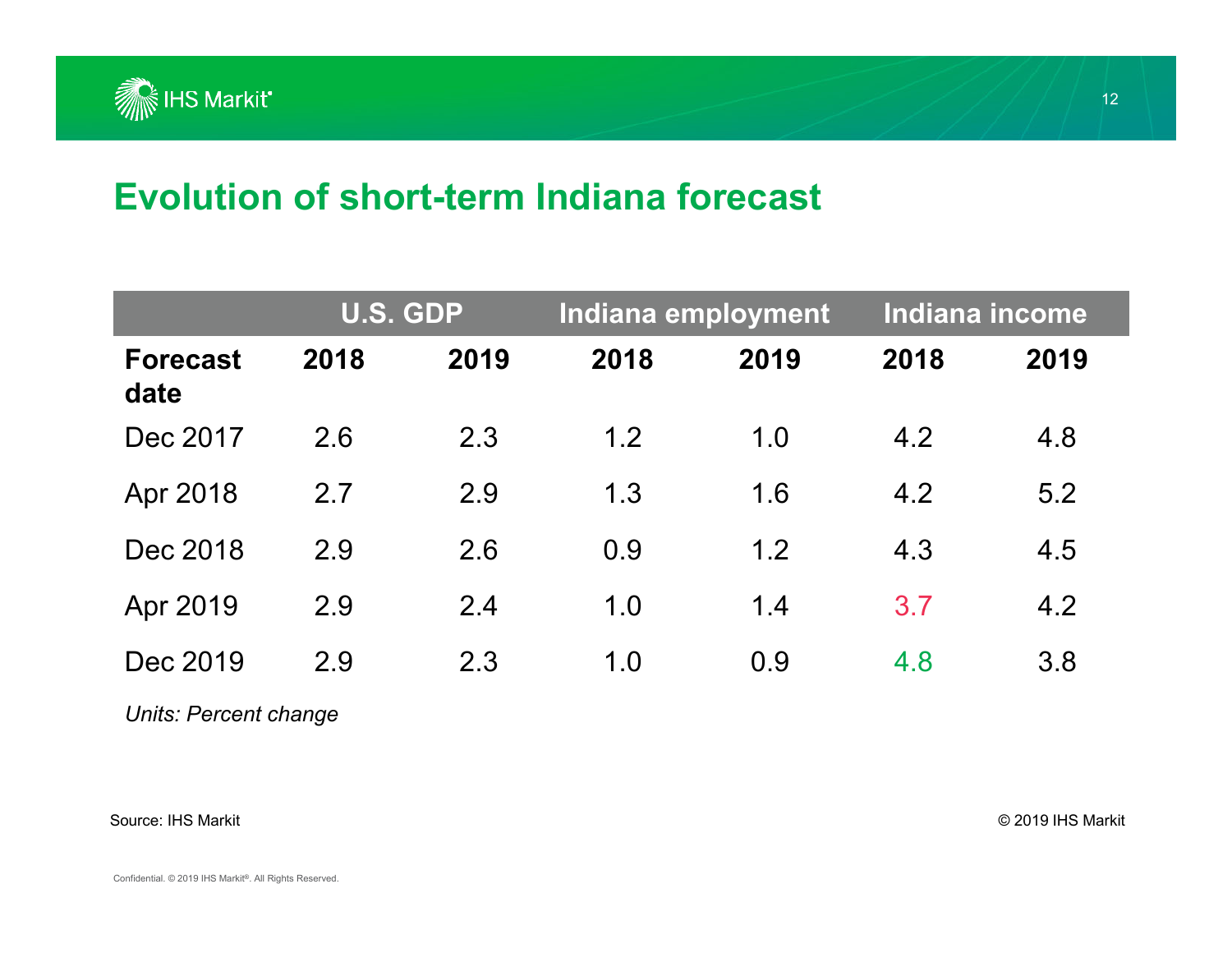

#### **Bottom line for Indiana**

- Economic growth remains steady in Indiana, with many sectors chipping in
	- > Solid income growth is supporting consumer spending, which is boosting most service sectors
	- > Professional, scientific, and technical (including high-tech) businesses thriving in many areas
	- > Health care services, including senior care, face increasing demand
- Growth in manufacturing employment will turn modestly negative over the next few years
	- > Output growth slowing (but still positive); in some cases, this easing is occurring in industries that saw big increases in demand in recent years, such as semi trucks
	- > Light trucks, SUVs should continue to sell briskly, thanks partly to steady fuel prices
- The outlook for homebuilding, a critical contributor to economic growth, is improving
	- > Federal Reserve easing of interest rates a big factor
	- > Housing affordability is a factor in economic competitiveness with other states
- Continued growth in the labor force, both in terms of quantity and quality, remains key to maintaining economic growth
	- > Retention of "locals", graduates of in-state universities, and immigration all have a role to play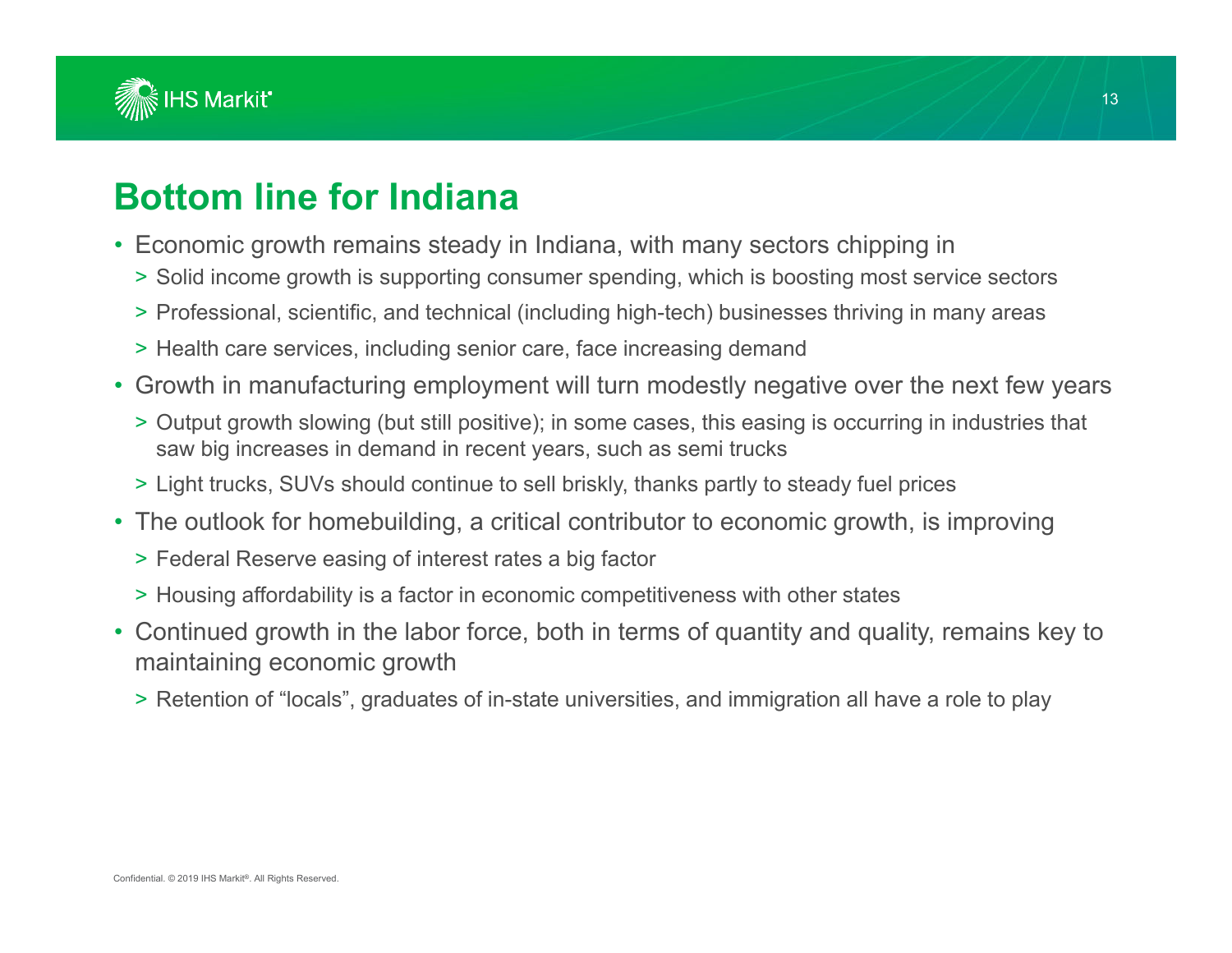

## US macro outlook – additional information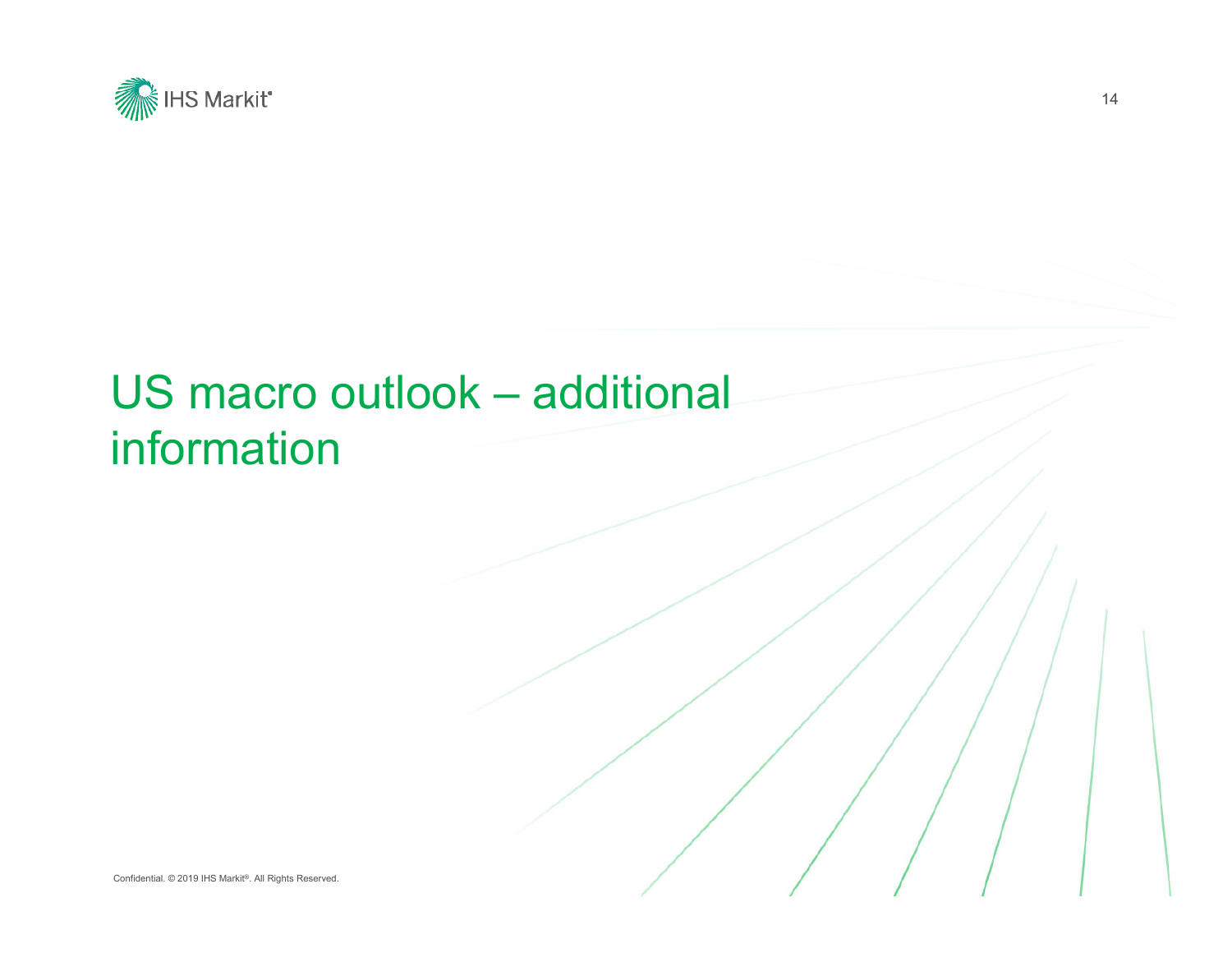

### **US economic growth by sector**

| <b>Real GDP and its components</b> |        |        |      |        |  |
|------------------------------------|--------|--------|------|--------|--|
| Percent change                     | 2018   | 2019   | 2020 | 2021   |  |
| Real GDP                           | 2.9    | 2.3    | 2.1  | 2.0    |  |
| Consumption                        | 3.0    | 2.6    | 2.8  | 2.6    |  |
| Residential investment             | $-1.5$ | $-1.6$ | 1.3  | $-1.0$ |  |
| <b>Business fixed investment</b>   | 6.4    | 2.2    | 1.7  | 3.2    |  |
| Federal government                 | 2.9    | 3.3    | 3.3  | 0.3    |  |
| State & local government           | 1.0    | 1.6    | 1.1  | 1,2    |  |
| <b>Exports</b>                     | 3.0    | $-0.3$ | 1.4  | 3.2    |  |
| Imports                            | 4.4    | 1.3    | 2.5  | 5.3    |  |

Source: IHS Markit

© 2019 IHS Markit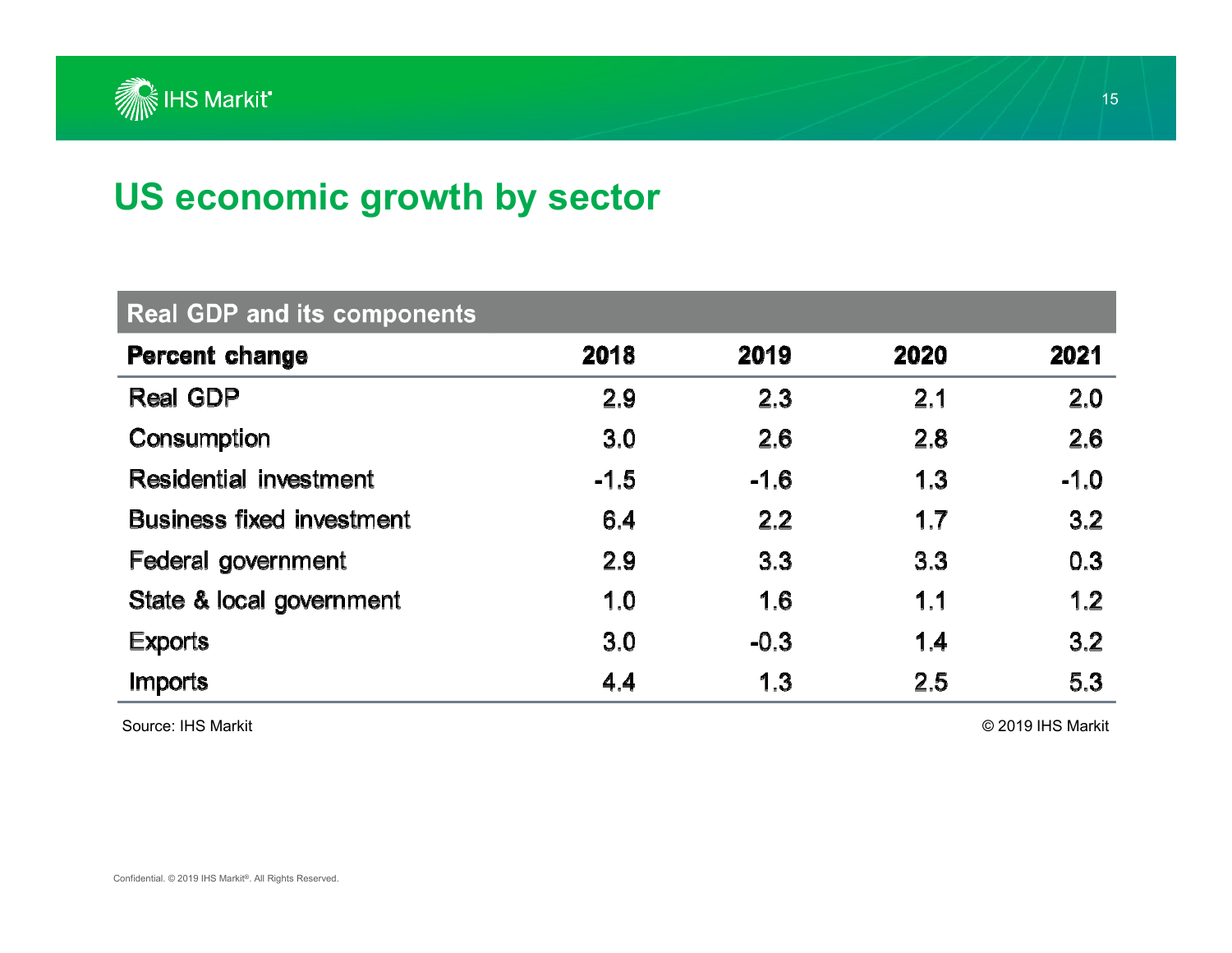

### **Other key US indicators**

| <b>Key indicators</b>               |      |      |      |      |  |
|-------------------------------------|------|------|------|------|--|
| Percent change                      | 2018 | 2019 | 2020 | 2021 |  |
| Industrial production               | 3.9  | 0.9  | 0.5  | 1.3  |  |
| Payroll employment                  | 1.7  | 1.6  | 1.2  | 0.8  |  |
| Light-vehicle sales (Million units) | 17.2 | 16.9 | 16.7 | 16.5 |  |
| Housing starts (Million units)      | 1.25 | 1.26 | 1.29 | 1.28 |  |
| <b>Consumer Price Index</b>         | 2.4  | 1.8  | 1.8  | 1.8  |  |
| Core CPI                            | 2.1  | 2.2  | 2.3  | 2.2  |  |
| Brent crude oil price (\$/barrel)   | 71   | 64   | 57   | 52   |  |
| Federal funds rate (%)              | 1.8  | 2.2  | 1.6  | 2.0  |  |
| 10-year Treasury yield (%)          | 16.0 | 2.1  | 2.1  | 2.7  |  |

Source: IHS Markit

© 2019 IHS Markit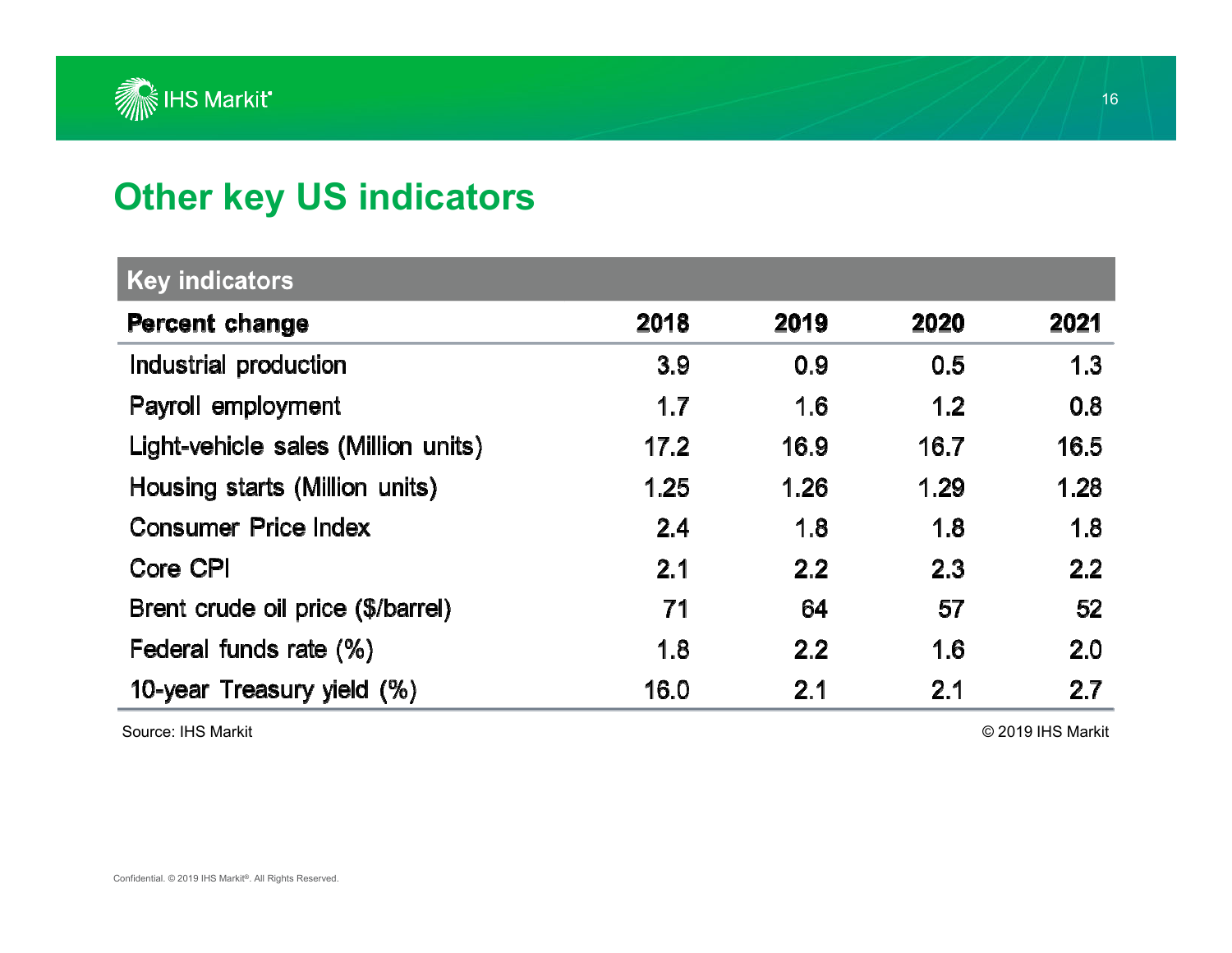

### **With baby boomers retiring, labor-force participation and employment rates will trend downward after 2020**

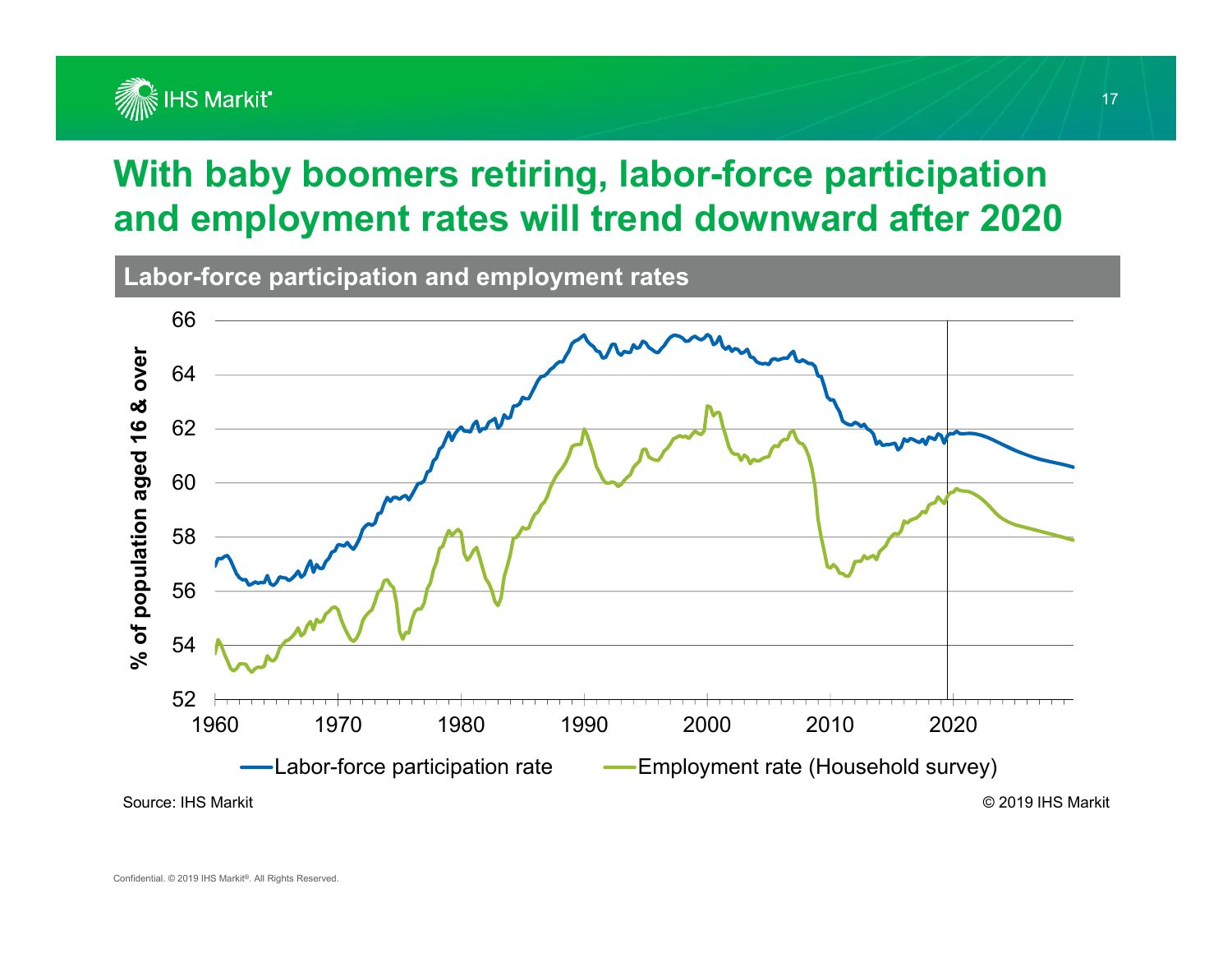

#### **US industrial production will rise after a mini-recession**

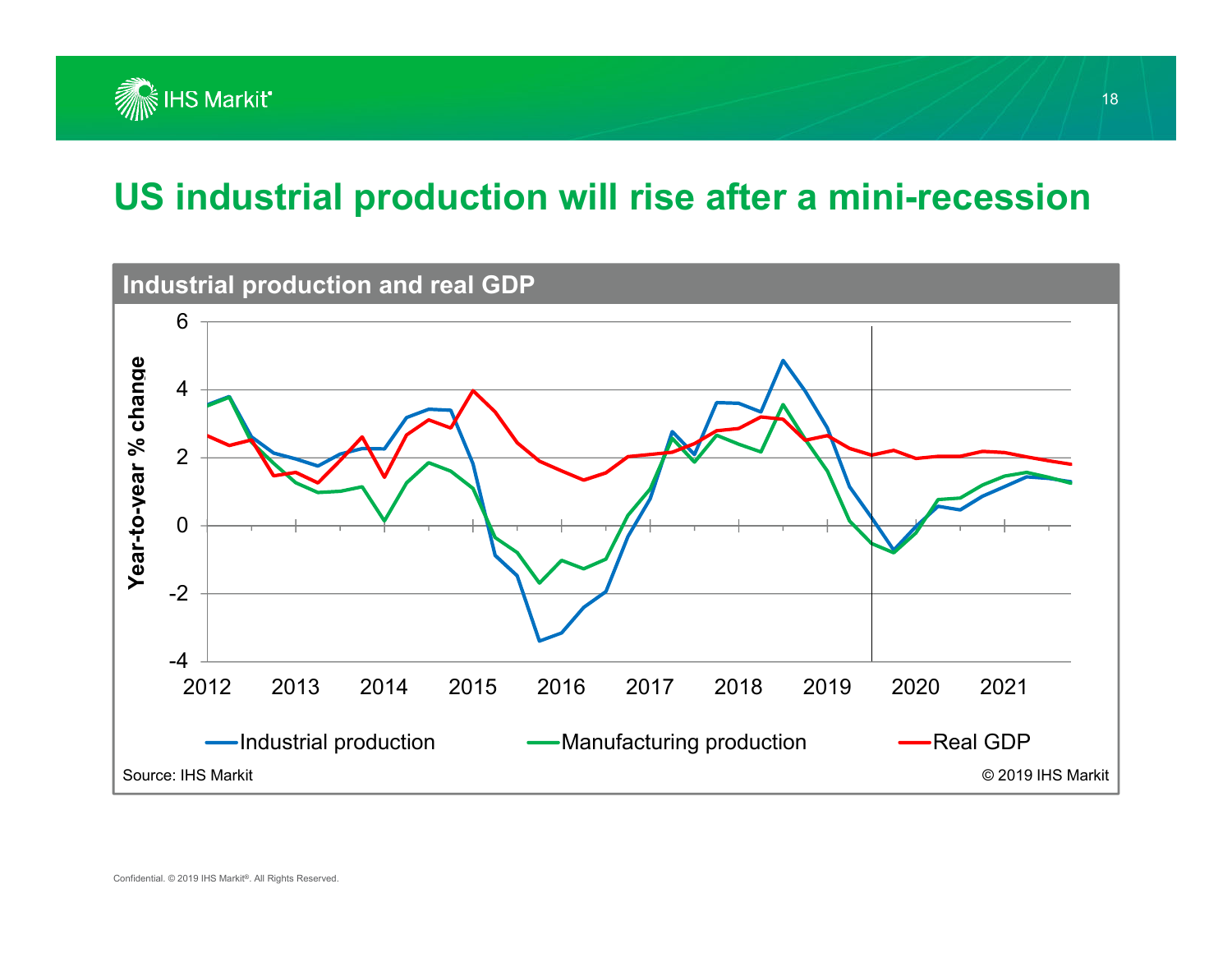

### **Gasoline prices moving gradually higher – domestic production reduces risk of oil price surge**

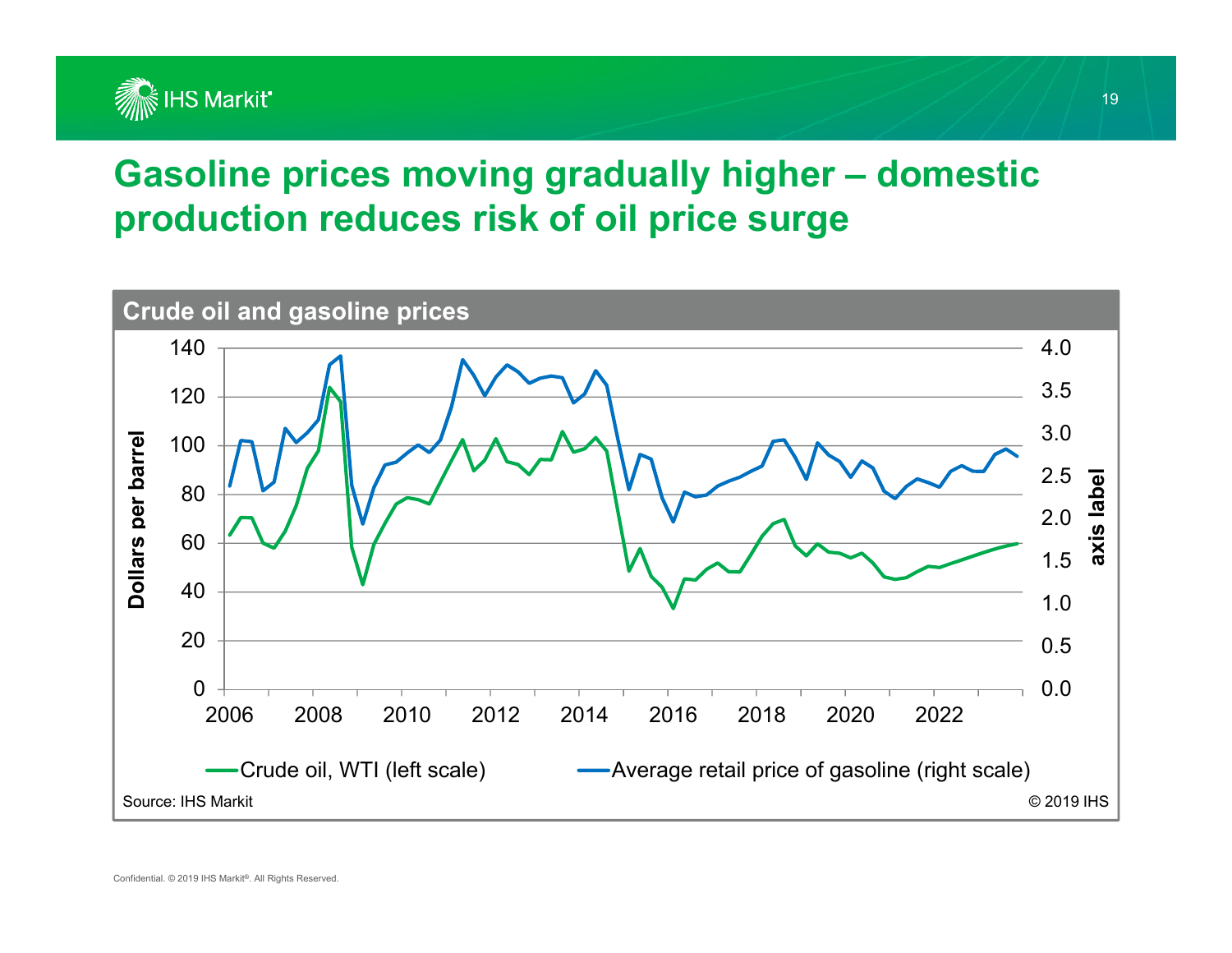

### **Risks to national forecast mostly on the downside**

- Forecast risks are weighted more to the downside (35% vs. 10%)
	- > This is already the longest "recovery" on record
	- > Global economic growth slowing, especially in developed countries
	- > Policy uncertainty abounds, related to current and threatened tariffs, border closures, immigration policy, health care policy, Brexit impacts, etc.
	- > With Federal Reserve policy still accommodative and Federal budget deficit widening, not much room to respond to a downturn with added stimulus
	- > Low unemployment rates have not led to wage-fueled inflation, but still could
	- > Our current pessimistic scenario features a mild recession
- On the upside, possible surprises include:
	- > Higher productivity growth, perhaps spurred by investments in business equipment, would allow wages to rise without triggering consumer inflation
	- > Homebuilding could (finally) move higher in response to demand, aided by recent decline in mortgage interest rates and demand from millennials
	- > Global economic growth could be higher than expected, spurring export demand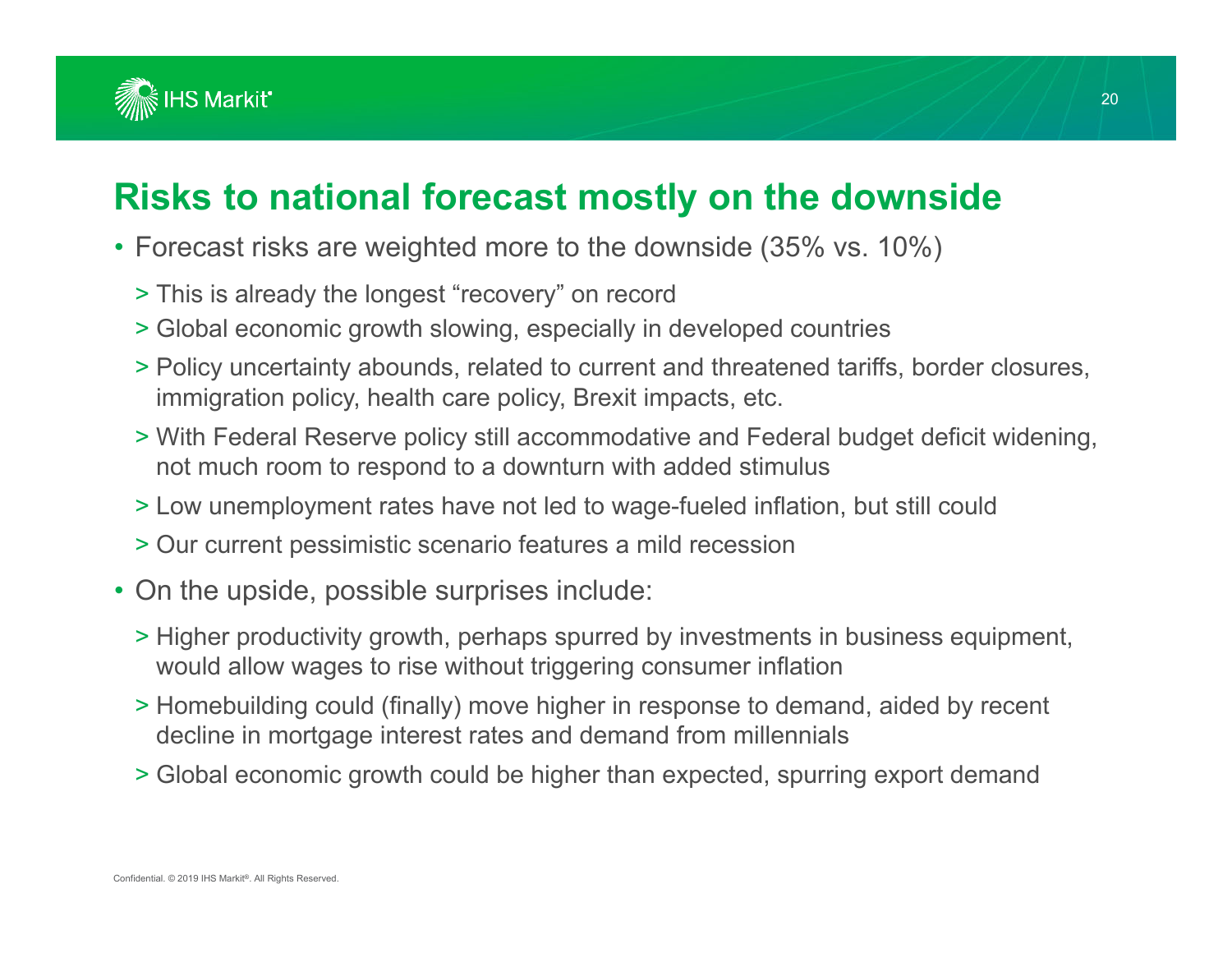

#### **Real GDP growth in alternative scenarios – downside scenario features mild recession late 2020 into 2021**

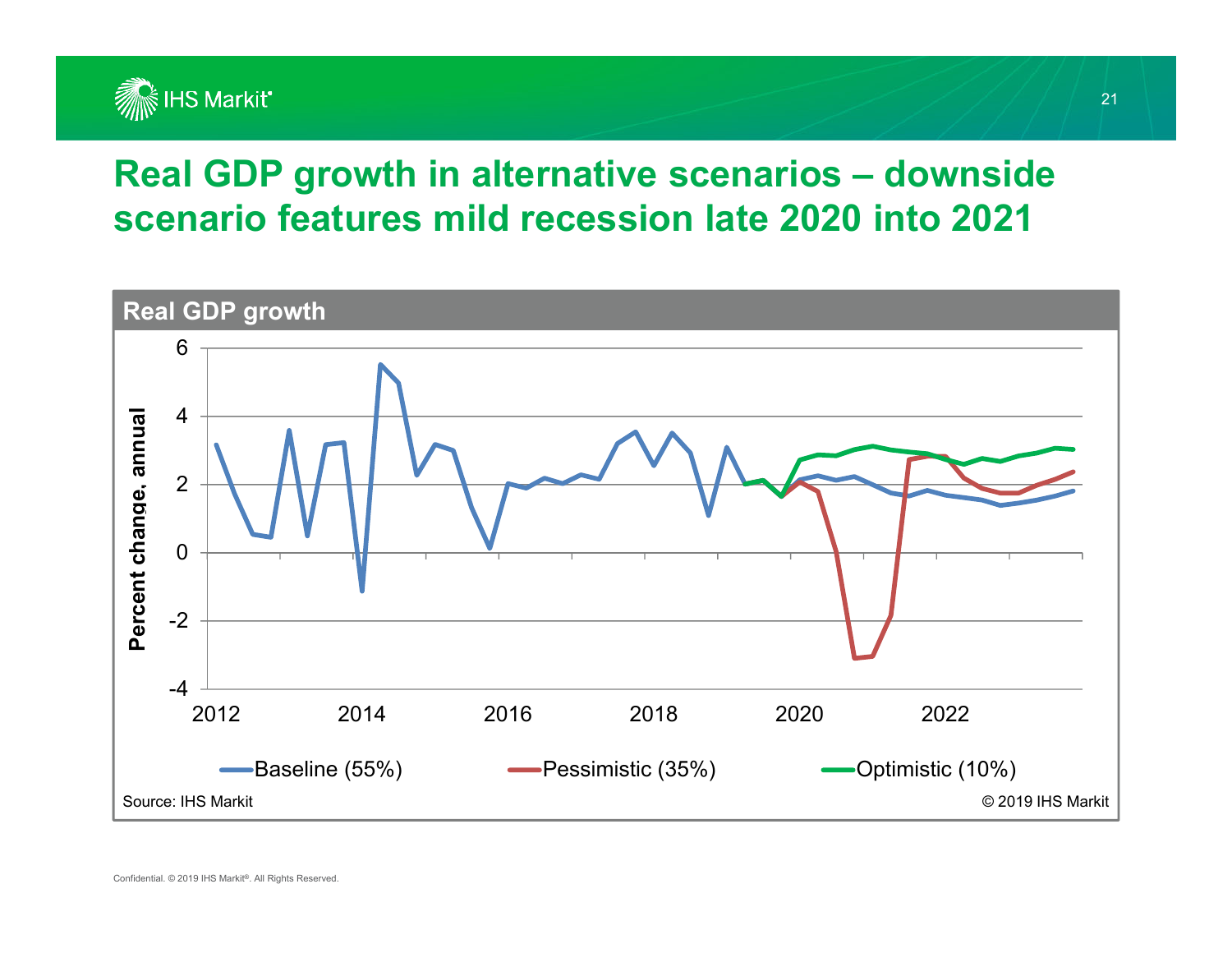

#### **Light-vehicle sales in alternative scenarios**